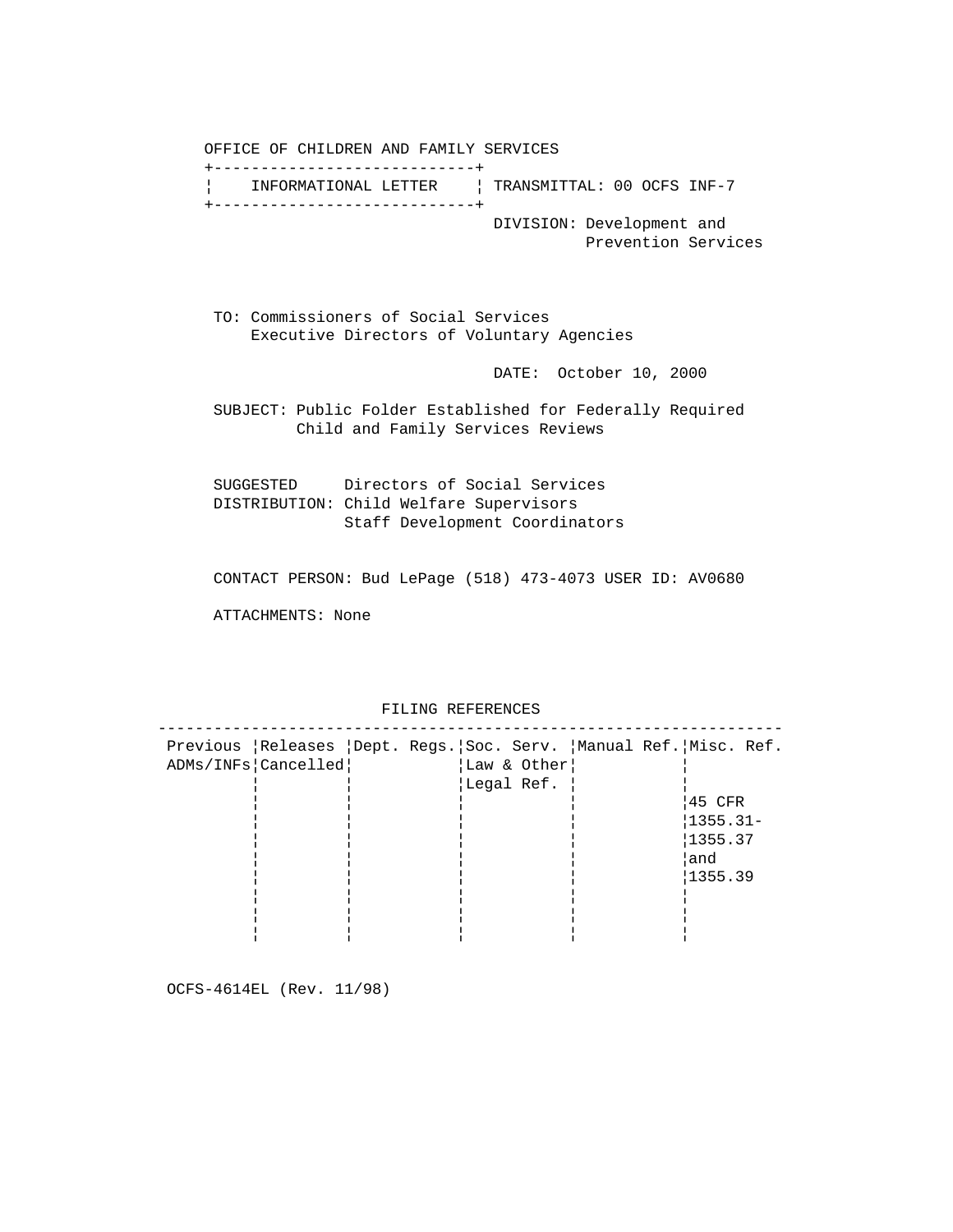Date October 10, 2000

Trans. No. 00 OCFS INF-7 Page No. 2

On January 25, 2000 the Administration for Children and Families (ACF) published in the Federal Register final regulations on the review of State child and family service programs administered under Titles IV-B and IV-E of the Social Security Act. The regulations provide for initial Child and Family Service Reviews to be conducted in all States, the District of Columbia, and Puerto Rico during the four-year period following the effective date of the regulation, and at specified intervals thereafter.

The reviews encompass State Plan and other program requirements pertaining to child protective services, foster care, adoption, family preservation and family support. The review process is two-fold, including a Statewide Assessment prepared by the State agency in collaboration with external representatives within the State, followed by an on-site review jointly conducted by federal and State members of a review team approximately six months from the initiation of the Statewide Assessment.

The Administration for Children and Families identified seventeen jurisdictions in which they will conduct on-site reviews during the Federal Fiscal Year 2001 (October 1, 2000 - September 30, 2001). They have confirmed that New York will be among these first seventeen reviews.

OCFS has established a public folder for the purpose of sharing material related to this review process. The folder can be accessed as follows:

Public Folders All Public Folders Statewide OCFS Federal Reviews Child & Family Service Review (CFSR) Documents Data IV-E Eligibility Review Foster Care Maintenance & Payments MEPA

Initial material placed in this public folder includes the power point documents received from ACF and draft State data relating to State performance. As the Office of Children and Family Services (OCFS) receives related material from ACF or develops State-level material, such material will be placed in this public folder. When significant or time-sensitive material is placed in this public folder, OCFS will send a notification to Commissioners; however, it may be necessary to assign responsibility to a staff person to track ongoing activity in the public folder.